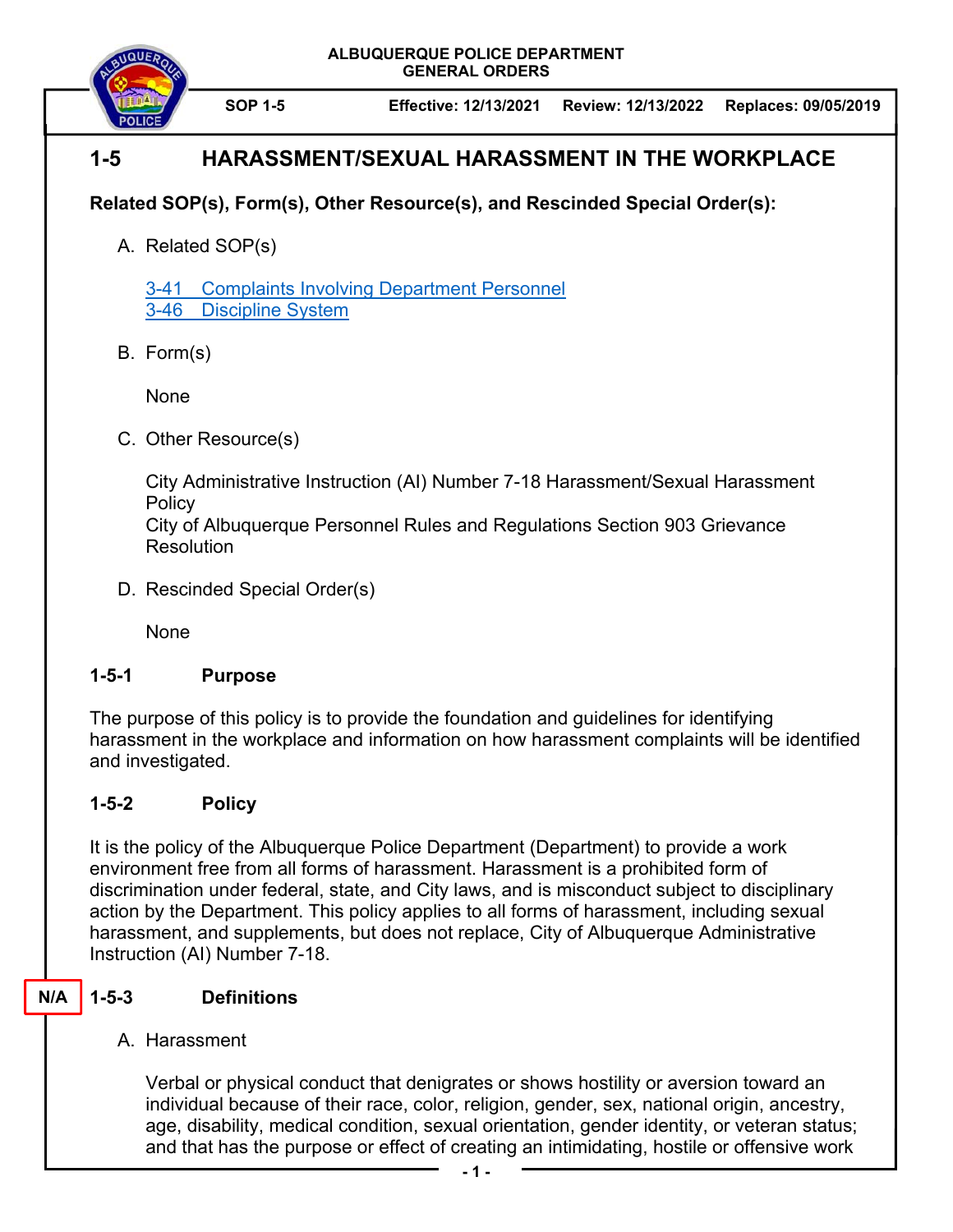



environment; and has the purpose or effect of unreasonably interfering with an individual's work performance; or otherwise adversely affects an individual's employment opportunities or ability to obtain public services.

B. Sexual Harassment

Any unwelcome sexual advances, requests for sexually motivated physical contact, or other verbal expression, physical conduct, or communication of a sexual nature when:

- 1. Submission to that conduct or communication is made a term or condition, either explicitly or implicitly, of employment or obtaining public services;
- 2. Submission to or rejection of that conduct or communication by an individual is used as a factor in decisions affecting that individual's employment or obtaining public services; or
- 3. That conduct or communication has the purpose or effect of unreasonably interfering with an individual's employment, obtaining public services, or creating an intimidating, hostile, or offensive environment in which to work or obtain public service.
- 4. Criteria for the existence of sexual harassment:
	- a. Frequency of the conduct;
	- b. The severity of the conduct; and
	- c. Whether the conduct unreasonably interferes with work performance.
	- d. Examples of harassment/sexual harassment are outlined in City AI Number 7- 18, which are not to be construed as an all-inclusive list of prohibited acts under this policy or City AI Number 7-18.

#### **1-5-4 Rules and Responsibilities**

- A. All Department personnel shall be responsible for maintaining a work environment free of any form of harassment.
- B. Consistent with SOP Complaints Involving Department Personnel and SOP Discipline System, the Department shall hold Department personnel fully accountable for complying with this Standard Operating Procedure (SOP) and shall take appropriate measures to ensure that such conduct does not occur. Any Department personnel found to have engaged in prohibited harassment shall be subject to disciplinary action up to and including termination (refer to SOP Complaints Involving Department Personnel and SOP Discipline System for sanction classifications and additional duties). **N/A**
- C. Prohibited Activity **4**

**6** 

1. Harassment of any kind by Department personnel shall not be tolerated.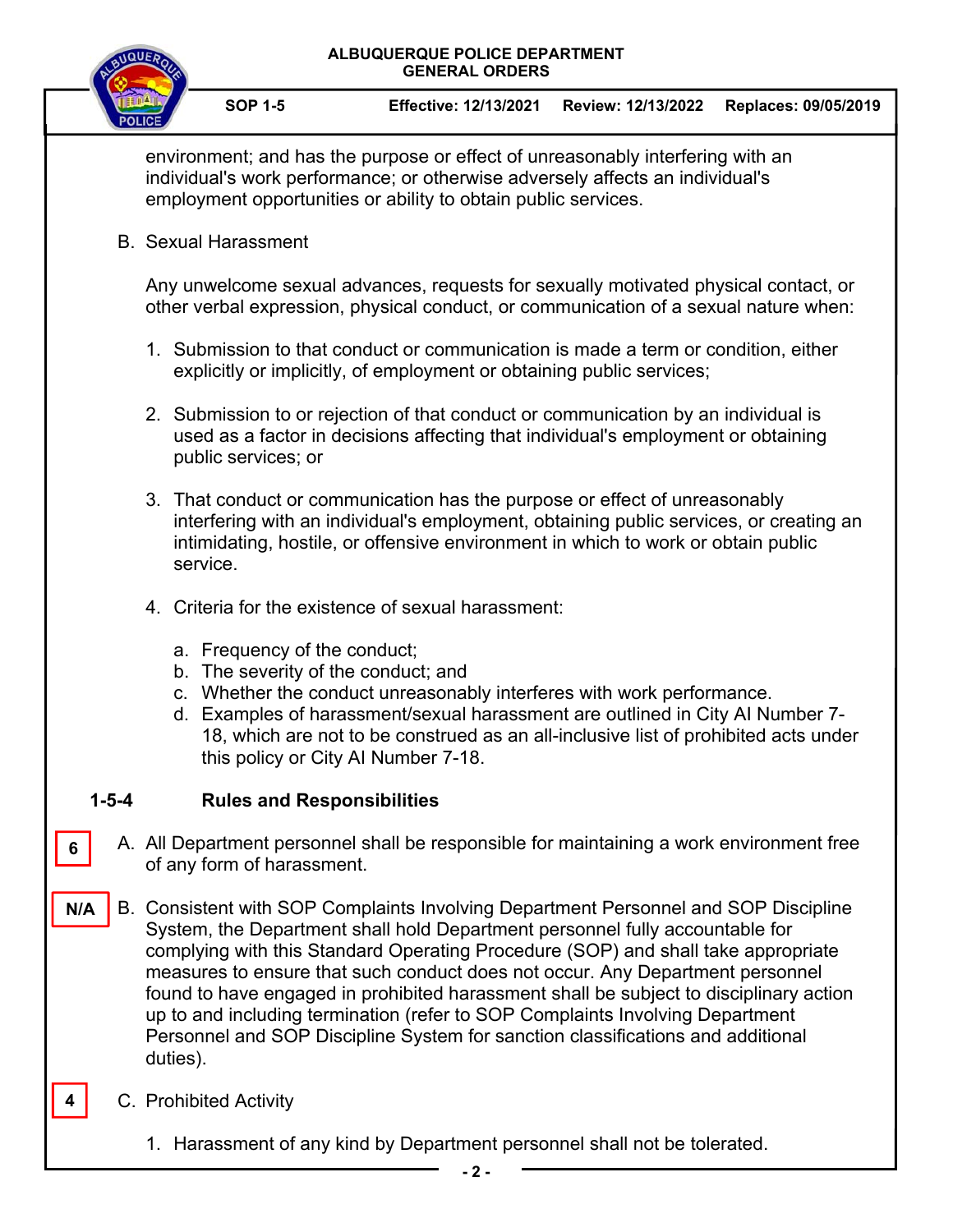#### **ALBUQUERQUE POLICE DEPARTMENT GENERAL ORDERS**



- **SOP 1-5 Effective: 12/13/2021 Review: 12/13/2022 Replaces: 09/05/2019**
- a. Department personnel shall not either explicitly or implicitly ridicule, mock, or belittle any person because of their race, color, religion, gender, sex, national origin, ancestry, age, disability, medical condition, sexual orientation, gender identity, or veteran status.
- b. Department personnel shall not make offensive or derogatory comments based on race, color, religion, gender, sex, national origin, ancestry, age, disability, medical condition, sexual orientation, gender identity, or veteran status either directly or indirectly to another person.
- c. Department personnel shall not sexually harass any person.
- 2. Unwelcome verbal or physical conduct that does not rise to the level of sexual harassment may violate other City policies and, therefore, is prohibited.

#### D. Reporting Harassment

**3** 

**1** 

**6** 

**N/A** 

- 1. Department personnel who believe they are a victim of harassment or sexual harassment are highly encouraged to tell the person responsible for the behavior that their actions are offensive and unwelcome. Department personnel should report the matter promptly to their immediate supervisor, any supervisor, the Department Human Resource (HR) Administrator, or the City of Albuquerque Human Resources Department within one-hundred-and-eighty (180) days.
- 2. Department personnel may also pursue action through the court system, or any regulatory agency that is responsible for the enforcement of anti-discrimination laws, such as the City of Albuquerque Office of Civil Rights, the New Mexico Human Rights Commission, or the Equal Employment Opportunity Commission.
- 3. Any Department supervisor who observes or has knowledge of harassment shall immediately bring the matter to the attention of the Department Chief of Staff and Department HR Administrator, or City Human Resources Department. Failure to do so may result in disciplinary action, up to and including termination.
- 4. Retaliation is prohibited against any employee for filing a harassment complaint or assisting, testifying, or participating in the investigation of such complaint.
- 5. Department personnel accused of harassment may file a grievance/appeal, consistent with City Personnel Rules and Regulations on grievance procedures when they disagree with the investigation or disposition of a harassment claim.
- E. Department HR Administrator
	- 1. The Department HR Administrator shall:
		- a. Review all complaints and arrange for an investigation;
		- b. Inform the parties involved with the result of the investigation;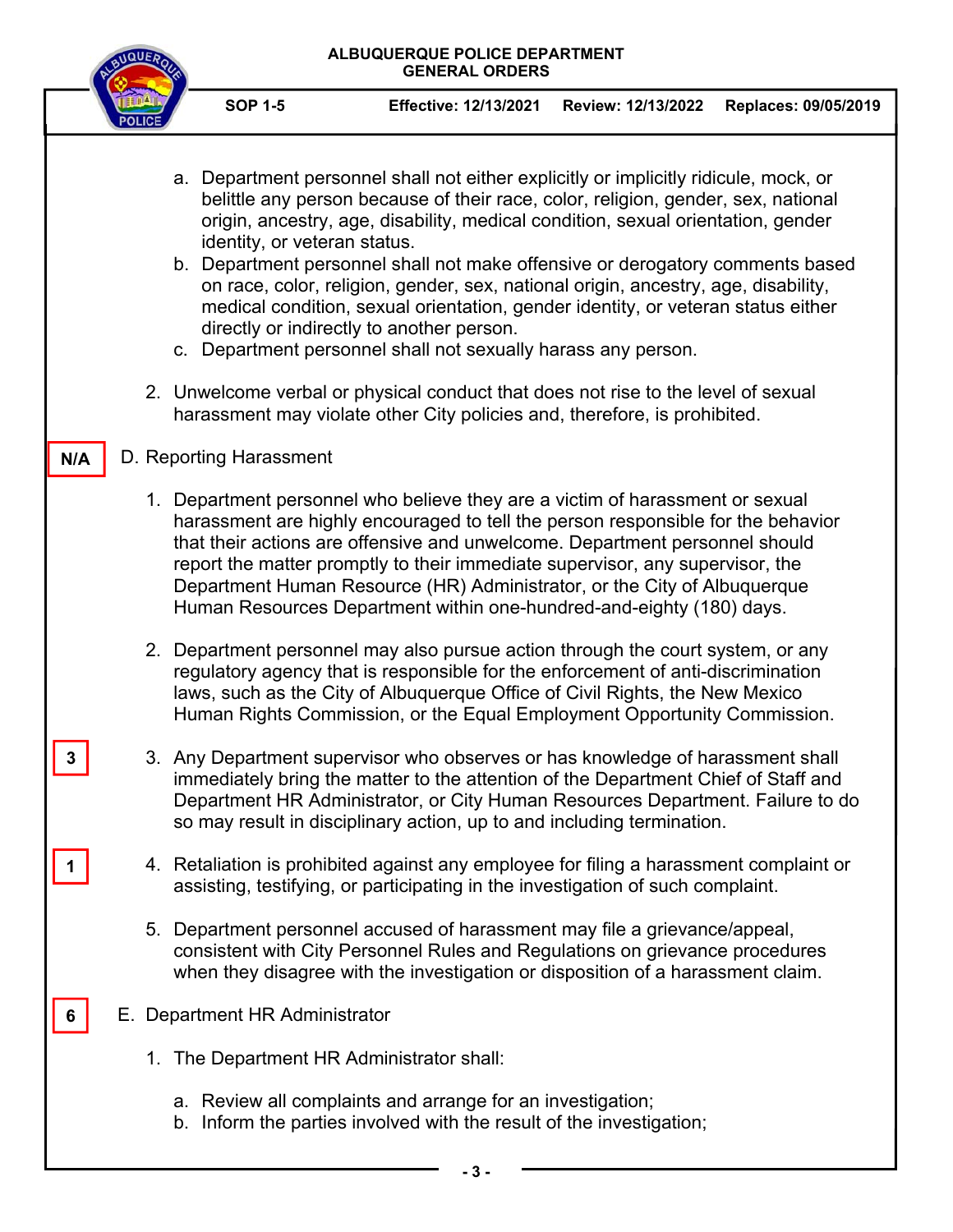#### **ALBUQUERQUE POLICE DEPARTMENT GENERAL ORDERS**